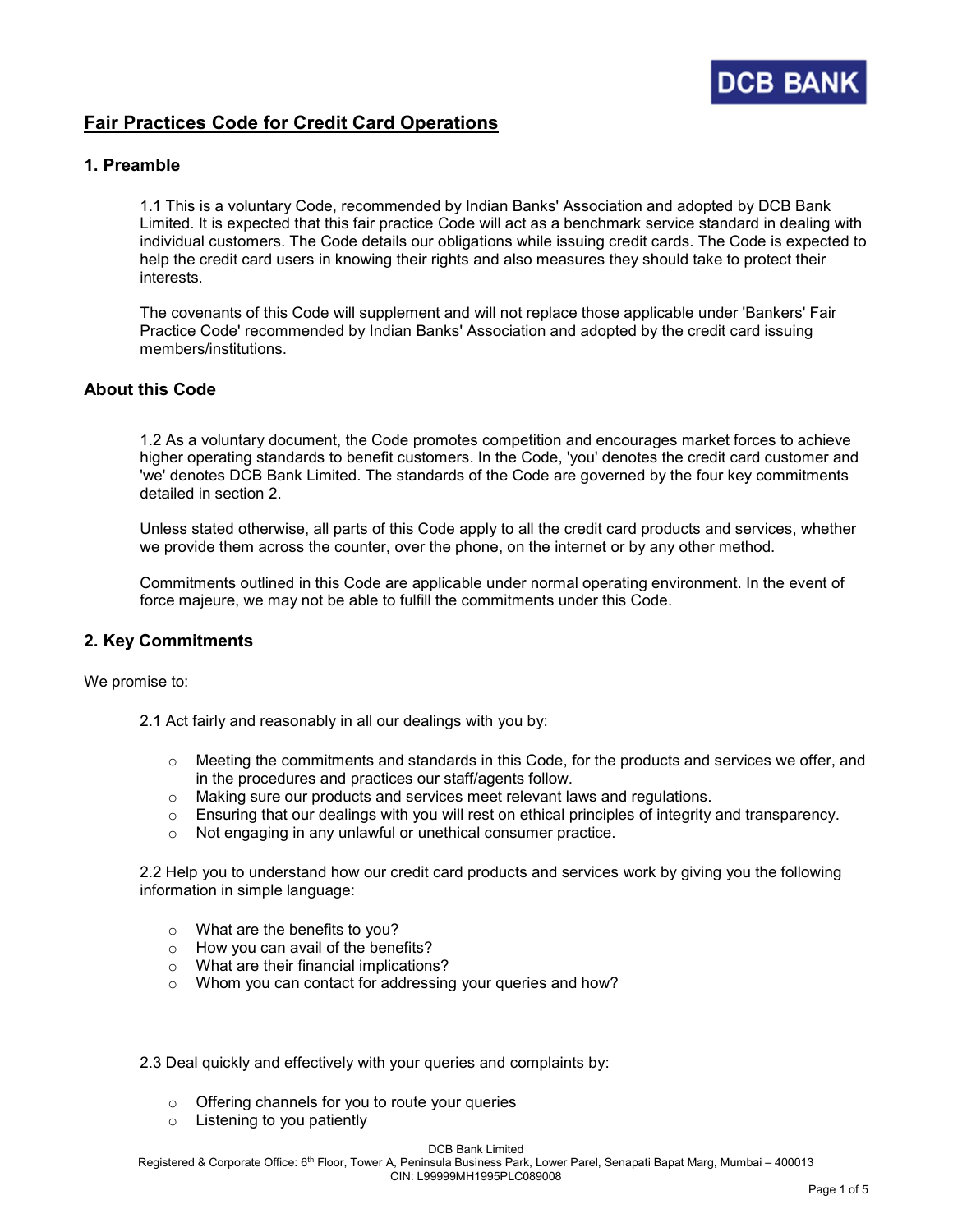

- o Accepting our mistakes, if any
- $\circ$  Correcting mistakes / implementing changes to address your queries
- o Communicating our response to you promptly
- $\circ$  Telling you how to take your complaint forward if you are not satisfied with the response

2.4 Publicise this Code, by making it available for public access on our website and make copies available for you on request.

### 3. Information (To help you to choose products and services, which meet your needs)

- 3.1 Before you become a credit card customer, we will:
	- $\circ$  Give you information explaining the key features of our credit card products including applicable fees and charges
	- $\circ$  Advise you what information/documentation we need from you to enable us to issue credit card to you. We will also, advise you what documentation we need from you with respect to your identity, address, employment etc., and any other document that may be stipulated by statutory authorities (e.g. PAN details), in order to comply with legal and regulatory requirements
	- $\circ$  Verify the details mentioned by you in the credit card application by contacting you on your residence and / or business telephone numbers and / or physically visiting your residence and/or business addresses through agencies appointed by us for this purpose, if deemed necessary by us.

3.2 While you apply for credit card, we will explain the relevant terms and conditions such as fees and interest charges, billing and payment, renewal and termination procedures and any other information that you may require to operate the card.

3.3 We will advise you of our targeted turnaround time while you are availing / applying for a product / service.

3.4 We will send a service guide/member booklet giving detailed terms and conditions, interest and charges applicable and other relevant information with respect to usage of your credit card along with your first credit card.

3.5 We will advise you our contact details such as contact telephone numbers, postal address, website, e-mail address to enable you to contact us whenever you need to.

3.6 If you do not recognize a transaction, which appears on your credit card statement, we will give you more details if you ask us. In some cases, we may need you to give us confirmation or evidence that you have not authorized a transaction.

3.7 We will inform you, through our service guide / member booklet of the losses on your account that you may be liable if your card is lost / misused.

# 4. Tariff (Fees / Charges /Interest)

4.1 You can find our schedule of common fees and charges (including interest rates) by:

- o Referring to the service guide/member booklet
- o Calling up on customer service numbers
- o Visiting our website; or
- o Asking our designated staff

DCB Bank Limited

Registered & Corporate Office: 6<sup>th</sup> Floor, Tower A, Peninsula Business Park, Lower Parel, Senapati Bapat Marg, Mumbai – 400013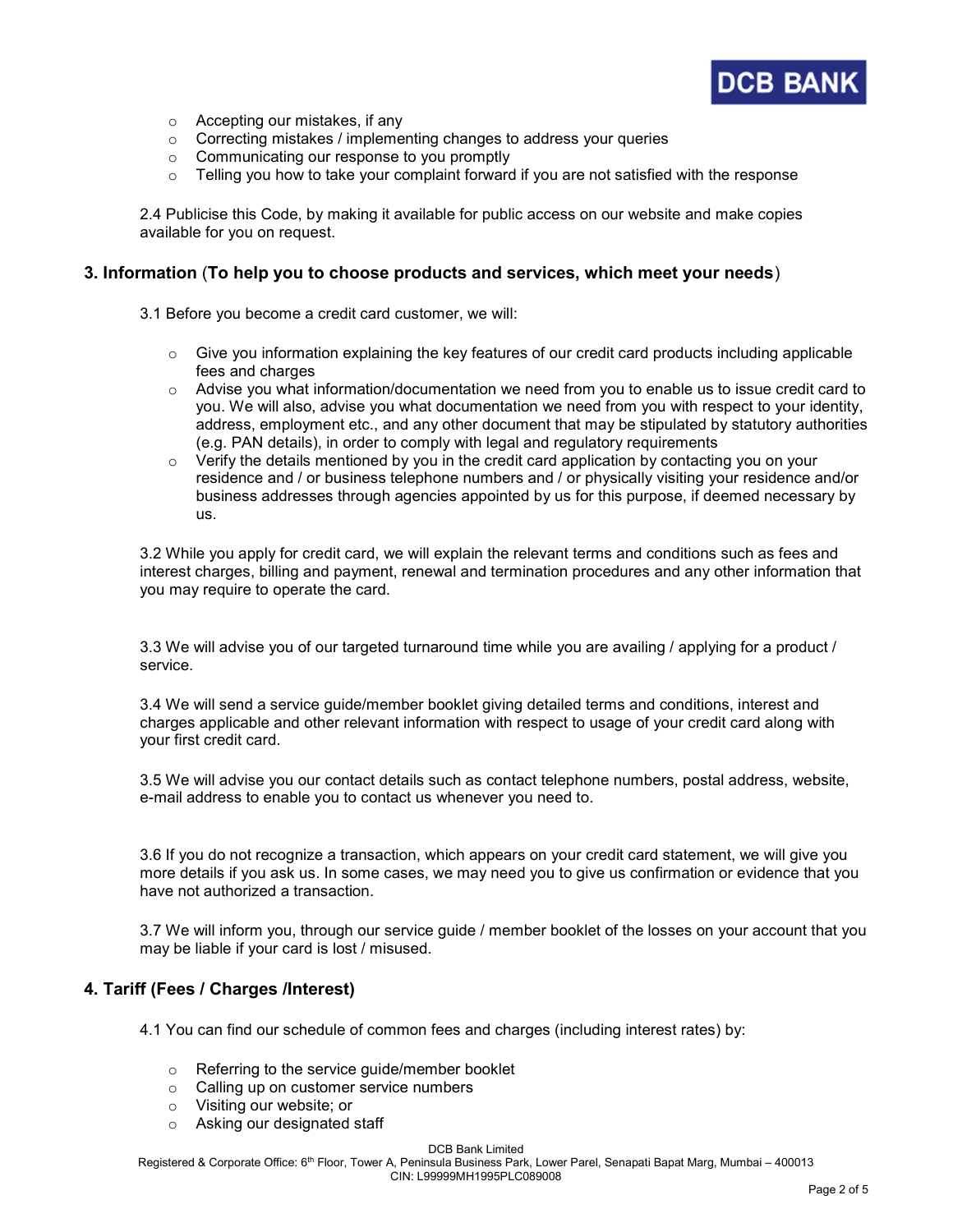

4.2 When you become a customer, we will provide you information on the interest rates applicable on your credit card and we will charge the same to your credit card account, if applicable.

4.3 If you ask us, we will explain how we apply interest to your account.

#### Changes in our tariff

4.4 When we change our tariff (interest rate or other fees/charges) on our credit card products, we will update the information on our telephone help-line/website and may communicate the same to you via Statement of Account, SMS or email.

### 5. Marketing Ethics

5.1 Field Personnel

Our sales representatives will identify themselves when they approach you for selling card products.

We have prescribed a code of conduct for our Direct Selling Agents (DSAs) whose services we may avail to market credit card products.

In the event of receipt of any complaint from you that our representative has engaged in any improper conduct, we shall take appropriate steps to redress the complaint.

#### 5.2 Telemarketing

If our telemarketing staff/agents contact you over phone for selling any of our credit card products or with any cross sell offer, the caller will identify himself/herself and advise you that he/she is calling on our behalf.

#### 6. Issuance of Credit Card / PIN

6.1 We will dispatch your credit card only to the mailing address mentioned by you through courier / post. Alternatively, we shall deliver your credit card at our branch which maintain your banking account(s) under due intimation to you.

6.2 We may also issue deactivated (not ready to use) credit card if we consider your profile appropriate for issuing credit card and such deactivated card will become active only after your acceptance of the same.

6.3 PIN (Personal Identification Number) whenever allotted, will be sent to you separately.

# 7. Account Operations

#### Credit card statements

7.1 To help you manage your credit card account and check details of purchases/cash drawings using the credit card, we will offer you a facility to receive credit card transaction details either via monthly mail or through the internet. Credit card statement will be dispatched on a predetermined date of every month which will be notified to you.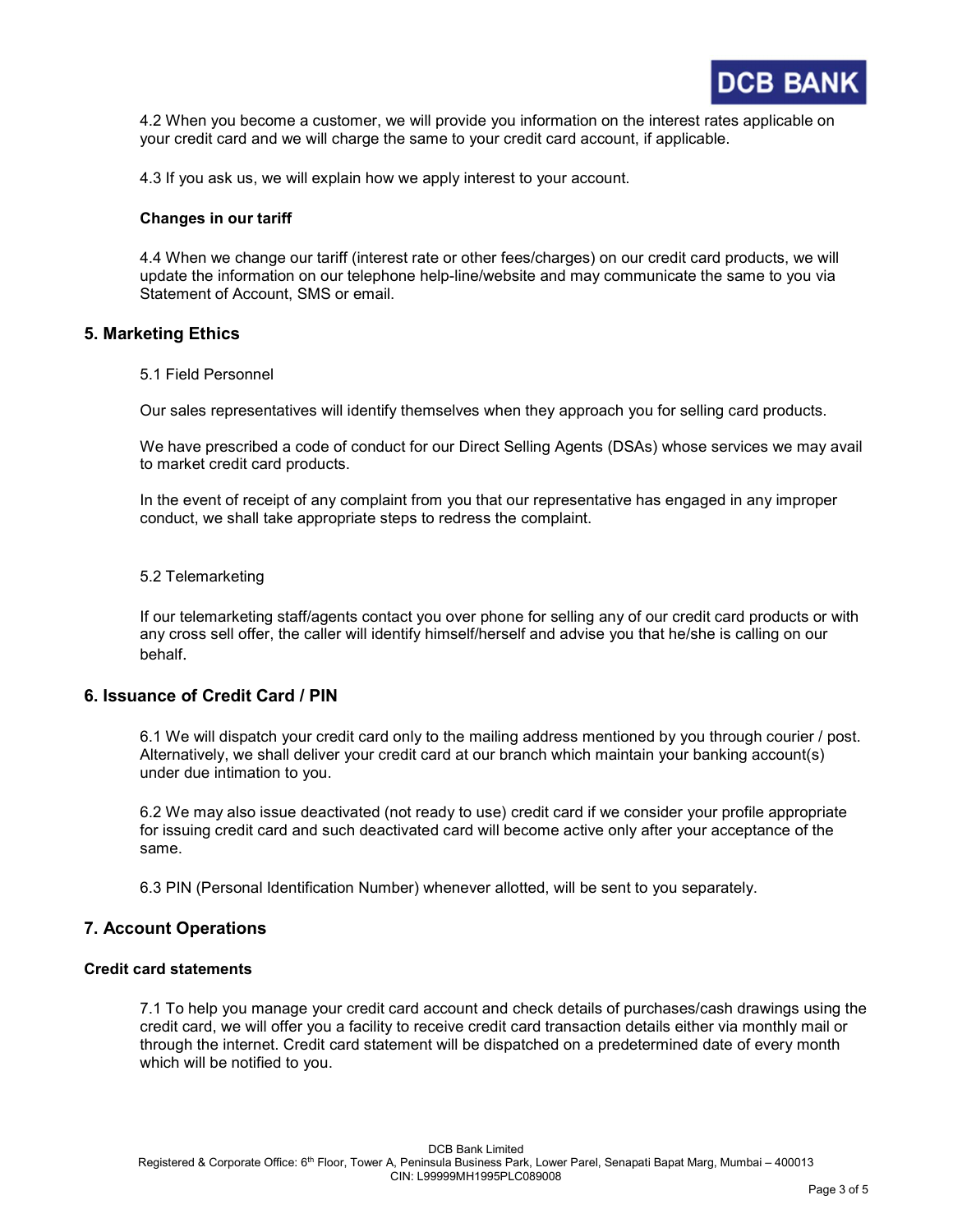

7.2 In the event of non-receipt of this information, we expect you to get in touch with us so that we can arrange to resend the details to enable you to make the payment and highlight exception, if any in a timely manner.

7.3 We will let you know / notify changes in schedule of fees and charges and terms and conditions. Normally, changes (other than interest rates and those which are a result of regulatory requirements) will be made with prospective effect giving notice of at least one month.

#### Protecting your account

7.4 We will advise you what you can do to protect your credit card from misuse.

7.5 In the event your credit card has been lost or stolen, or that someone else knows your PIN or other security information, we will, on your notifying us, take immediate steps to try to prevent these from being misused, subject to operating regulations and law in force.

#### Processing activities at our end

7.6 We may allow processing of credit cards related activities including operations and cross selling to third party agencies that we consider appropriate for these purposes.

## 8. Confidentiality of Account Details

We will treat all your personal information as private and confidential (even when you are no longer a customer). We will not reveal transaction details of your accounts to a third party, including entities in our group, other than in the following four exceptional cases when we are allowed to do –

- $\circ$  If we have to give the information by law
- $\circ$  If there is a duty towards the public to reveal the information
- $\circ$  If our interests require us to give the information (for example, to prevent fraud) but we will not use this as a reason for giving information about you or your accounts (including your name and address) to anyone else, including other companies in our group, for marketing purposes
- If you ask us to reveal the information, or if we have your permission to provide such information to our group/associate/entities or companies when we have tie-up arrangements for providing other financial service products.

# 9. Collection of Dues

Our Bank's dues collection policy is built on courtesy, fair treatment and persuasion. We believe in fostering customer confidence and long-term relationship. Our staff or any person authorized to represent us in collection of dues or/and security repossession will identify himself/herself and interact with you in a civil manner. We will provide you with all the information regarding dues and will give sufficient notice for payment of dues. Our staff/agents are governed by Model Code for Collection of Dues and Repossession of Security issued by Indian Banks' Association.

# 10. Customer Grievance Redressal Mechanism

#### 10.1 Redressal of your complaints internally

 $\circ$  You can call DCB 24 Hour Customer Care numbers or write to us or email us, and our staff will resolve all your queries related to your credit card. In case you are not satisfied with the